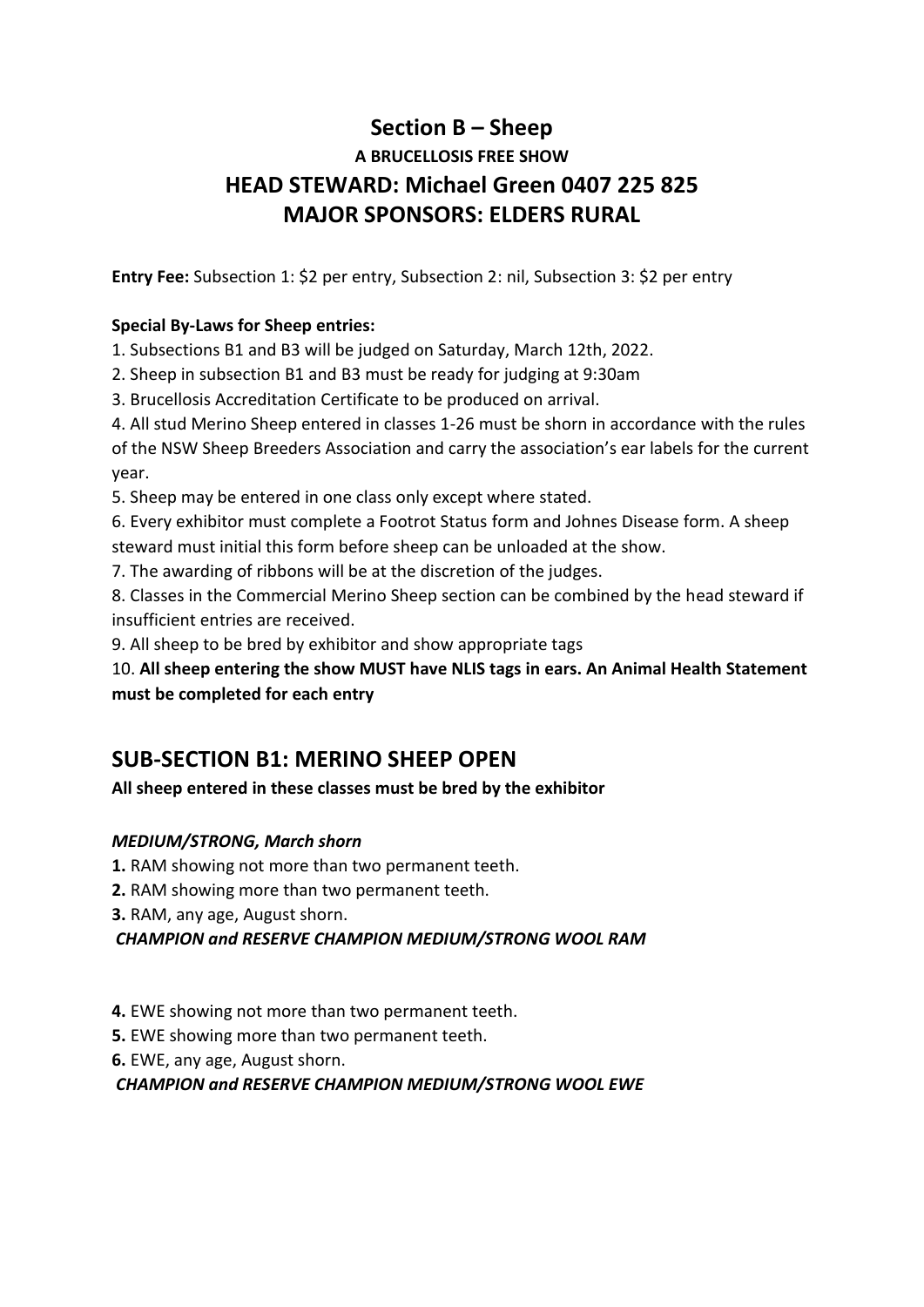### **FINE/MEDIUM COMBING, March shorn**

**7.** RAM showing not more than two permanent teeth.

**8.** RAM showing more than two permanent teeth.

**9.** RAM, any age, August shorn.

*CHAMPION and RESERVE CHAMPION FINE/MEDIUM WOOL RAM* 

**10.** EWE showing not more than two permanent teeth.

**11.** EWE showing more than two permanent teeth.

**12.** EWE, any age, August shorn.

*CHAMPION and RESERVE CHAMPION FINE/MEDIUM WOOL EWE* 

#### **FINE COMBING, March shorn**

**13.** RAM showing not more than two permanent teeth.

**14.** RAM showing more than two permanent teeth.

**15.** RAM, any age, August shorn.

#### *CHAMPION and RESERVE CHAMPION FINE WOOL RAM*

**16.** EWE showing not more than two permanent teeth.

**17.** EWE showing more than two permanent teeth.

**18.** EWE, any age, August shorn.

*CHAMPION and RESERVE CHAMPION FINE WOOL EWE* 

#### *SUPER FINE COMBING March shorn*

**19.** RAM showing not more than two permanent teeth. **20.** RAM showing more than two permanent teeth. **21.** RAM, any age, August shorn. *CHAMPION and RESERVE CHAMPION SUPER FINE WOOL EWE* 

**22.** EWE showing not more than two permanent teeth. **23.** EWE showing more than two permanent teeth. **24.** EWE, any age, August shorn. *CHAMPION AWARDS:* 

*JUNIOR CHAMPION RAM JUNIOR CHAMPION EWE GRAND CHAMPION and RESERVE GRAND CHAMPION MERINO RAM GRAND CHAMPION and RESERVE GRAND CHAMPION MERINO EWE* 

#### **SUPREME MERINO EXHIBIT**

*25. THE MERINO PAIR.* Best exhibit of two merino sheep, to consist of one ram and one ewe, any age, bred by the exhibitor and from the one stud, to be selected from exhibits in